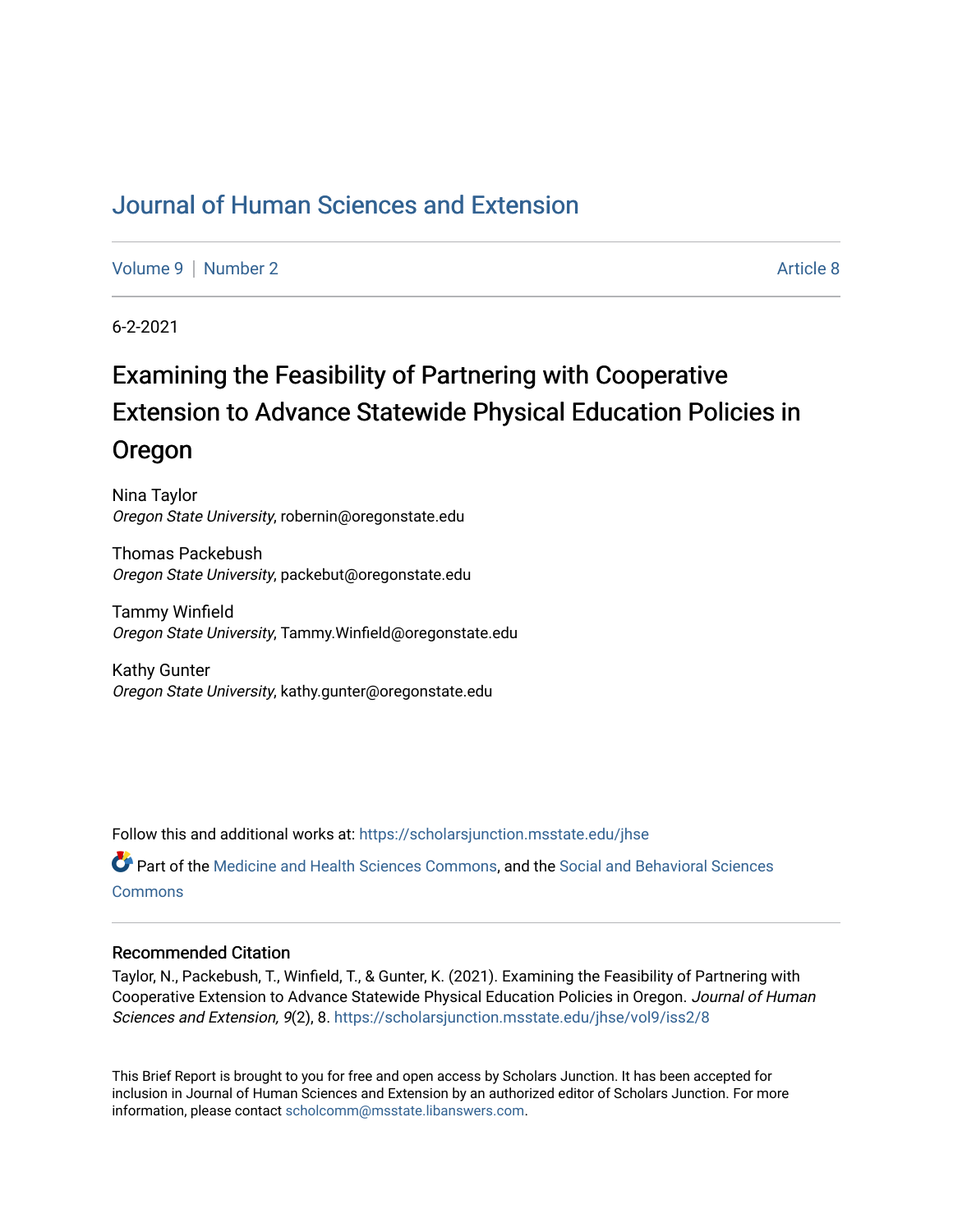## Examining the Feasibility of Partnering with Cooperative Extension to Advance Statewide Physical Education Policies in Oregon

## Acknowledgments

We thank Abigail Lue, Lindsey Poquette, and Michelle Smith for their contributions to this project.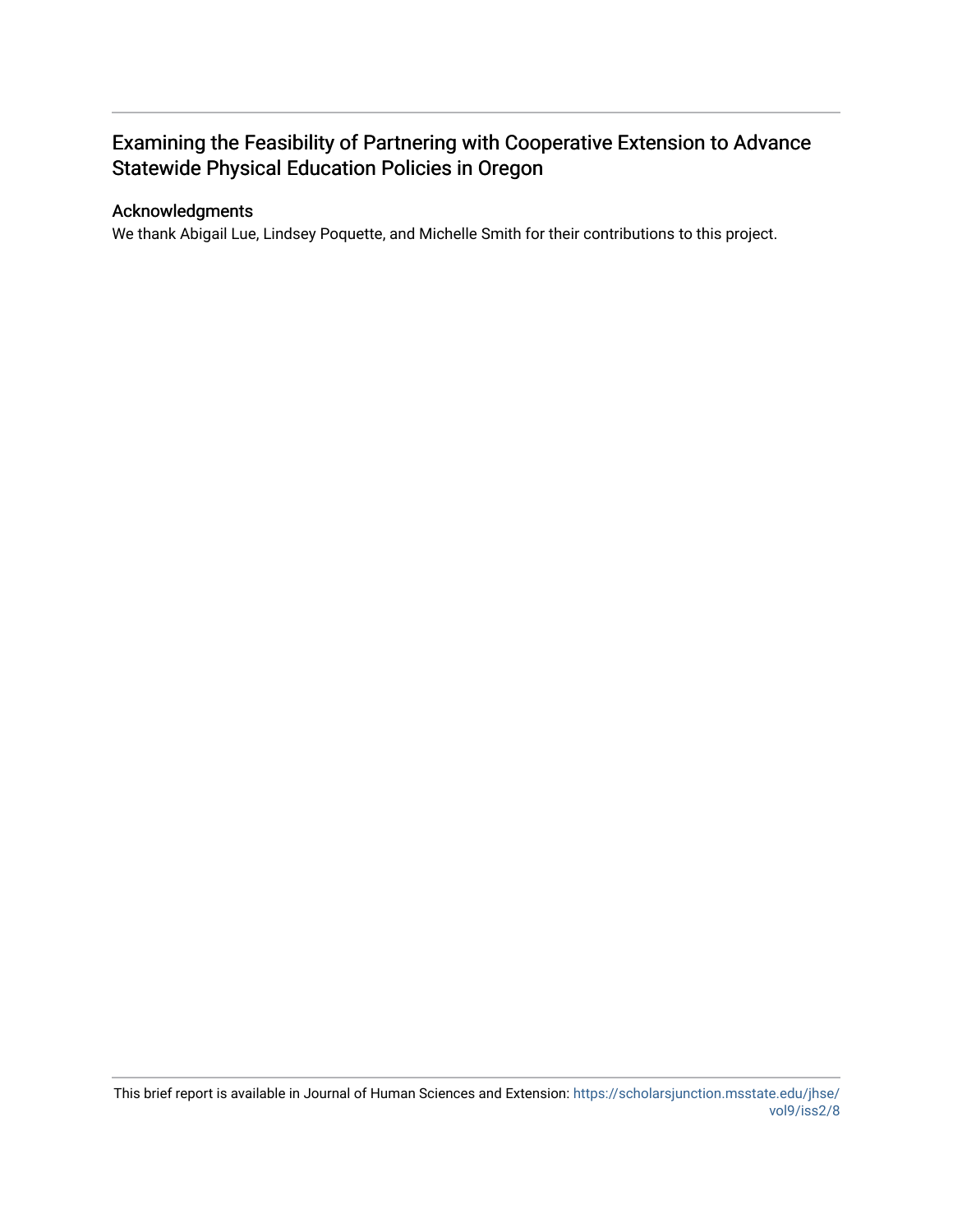# **Examining the Feasibility of Partnering with Cooperative Extension to Advance Statewide Physical Education Policies in Oregon**

**Nina Taylor Thomas Packebush Tammy Winfield Kathy Gunter** *Oregon State University*

*Optimizing physical education (PE) is a proven approach to increase children's physical activity. Oregon law requires elementary schools to provide PE for*  $\geq$ *150 minutes/week. One strategy to meet the required minutes is for classroom teachers to deliver PE, which is permissible using curricula aligned to national PE standards. Be Physically Active 2Day (BEPA 2.0) is a unique classroombased physical activity brain break curriculum aligned to PE standards. We evaluated the effectiveness of training school faculty to use BEPA 2.0 via a unique partnership with Cooperative Extension. Extension trainers (ET) were trained by a BEPA 2.0 Master Trainer (MT). School faculty were subsequently trained by ET (n = 94) and MT (n = 58). Participants completed post-training surveys to assess confidence, comprehension, and self-efficacy to implement BEPA 2.0. Survey scores were compared between MT and ET groups using the Wilcoxon-Mann-Whitney test. There were no differences between MT and ET training groups in perceived confidence, comprehension, or self-efficacy to implement BEPA 2.0 after training. ET were as effective as MT, indicating the train-the-trainer approach is a promising strategy to enhance BEPA 2.0 dissemination. Cooperative Extension partnerships may be an overlooked mechanism to enhance physical activity promotion efforts.*

*Keywords:* physical activity promotion, school-based physical activity, physical education, Cooperative Extension, youth K-5

## **Introduction**

The importance of physical activity in combating childhood obesity is well documented, yet only 24% of children and adolescents meet the recommended levels of daily physical activity (National Physical Activity Plan Alliance [NPAPA], 2018). This problem is more pronounced for low-income youth, as the costs associated with physical activity programs can create barriers to participation (Finkelstein et al., 2017). To increase physical activity levels among children and adolescents, easily accessible programs that reach high proportions of youth are needed (NPAPA, 2018). Schools are an ideal setting for physical activity promotion as large numbers of youth

Direct correspondence to Nina Taylor at robernin@oregonstate.edu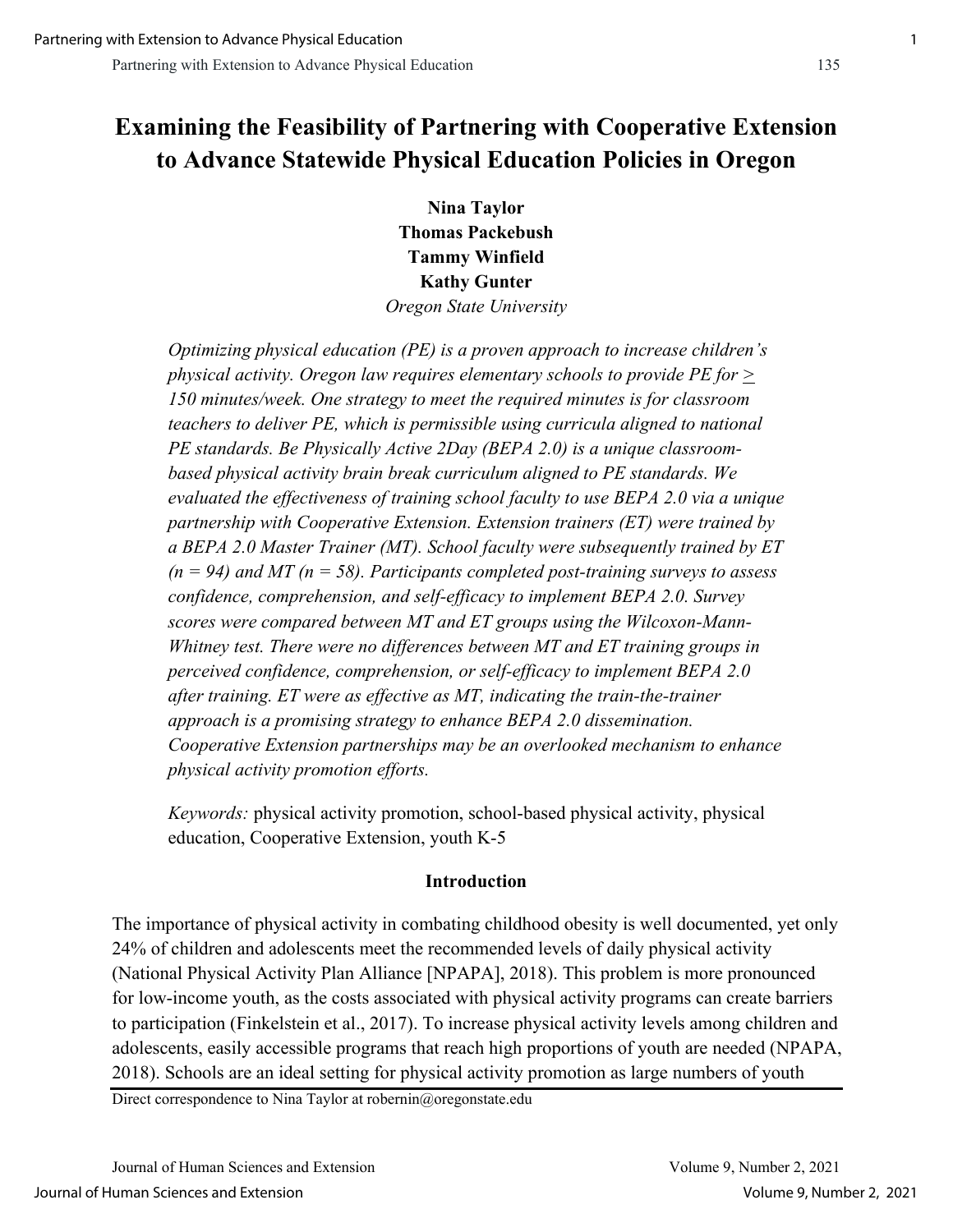attend school for an average of 6.7 hours per day for 180 days each year (National Center for Education Statistics, 2007). Ample data support that providing physical activity through a variety of school-based opportunities is a best practice with proven effectiveness (Centers for Disease Control and Prevention [CDC], 2013). Specifically, providing classroom-based physical activity breaks, requiring daily recess, and optimizing physical education (PE) by increasing minutes and using curricula aligned to national standards are effective ways to increase children's physical activity levels during school hours (CDC, 2013; Society of Health and Physical Educators [SHAPE America], 2015). A school-based approach is particularly important for low-income youth who may not be able to engage in physical activity outside of school where youth are increasingly required to pay to use physical activity spaces or participate in organized physical activity such as sports teams (U.S. Department of Health and Human Services [HHS], 2014).

Oregon adopted this evidence-informed, school-based approach to promoting physical activity in 2007 through legislative actions requiring elementary schools to provide  $\geq 150$  minutes/week of PE using curricula aligned to state PE standards (House Bill [HB] 3141, 2007; Senate Bill [SB] 4, 2017). Under this legislation, elementary schools must deliver the required minutes by 2021 (Oregon Department of Education [ODE], n.d.). Schools must report details of PE delivery to ODE annually, and schools not meeting the requirements by 2021 are vulnerable to penalties, sanctions, and/or reductions in funding (SB 4, 2017). Despite potential penalties, there has been little change in the amount of PE offered in the past ten years (ODE, 2019). See Figure 1.





*Note.* Figure 1 presents the mean minutes of PE offered per week to students in grades K-5 reported to the Oregon Department of Education by school districts from 2010-2018 (ODE, 2019). Data are compared to the required PE minute mandate of 150 minutes per week (SB 4, 2017).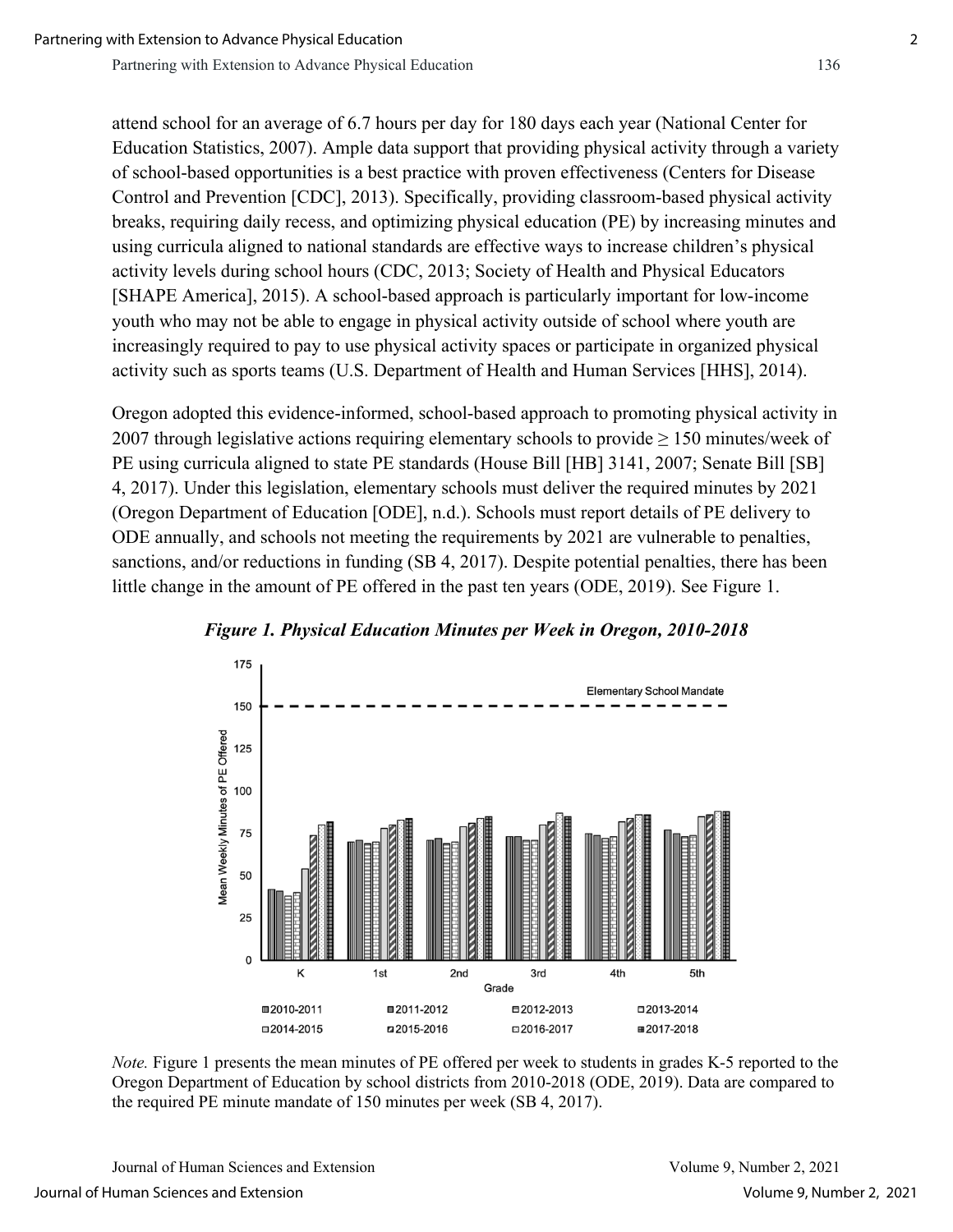#### **Developing the BE Physically Active 2Day Program**

To help elementary schools achieve the required minutes of PE, we revised the Balanced-Energy Physical Activity Toolkit [BEPA] originally designed to integrate brief bouts of physical activity into Supplemental Nutrition Assistance Program (SNAP-Ed) education sessions and provide classroom teachers with an easy-to-implement classroom-based physical activity resource (Brody & Gunter, 2018; Gunter et al., 2017). The revised program, BE Physically Active 2Day (BEPA 2.0), incorporated updated pedagogy and alignment to K-5 national health and PE standards along with the 2018 Physical Activity Guidelines for Americans, enabling schools in Oregon to count time using BEPA 2.0 towards required PE minutes (HHS, 2018; Oregon State University Extension Services, n.d.). The PE curriculum component incorporates nonlinear theories of motor skill learning and social cognitive theory to promote the adoption of foundational motor skills and opportunities for practice and mastery (Hulteen et al., 2019; Rudd et al., 2018). BEPA 2.0 can also be used without the PE component to promote physical activity in the classroom setting or as an accompaniment to SNAP-Ed nutrition education programming. Our aim was to provide a school-based physical activity program that could also help Oregon schools address the gap in meeting state PE requirements.

To accomplish this, we sought to disseminate BEPA 2.0 through a train-the-trainer approach in partnership with Cooperative Extension. The train-the-trainer approach, where a Master Trainer (MT) trains Extension personnel, who in turn train school personnel in their local communities, has been used effectively to disseminate the original BEPA program (Gunter et al., 2017). To evaluate the efficacy of this approach with BEPA 2.0, training outcomes were compared between participants trained by the BEPA 2.0 MT and participants who were trained by Extension Trainers (ET). We also present the overall training evaluation results, including the perceived barriers and supports related to BEPA 2.0 implementation.

#### **Methods**

The MT was the BEPA 2.0 developer (Gunter), while ET were faculty and staff with the Extension SNAP-Ed program. The three-hour train-the-trainer events for ET were delivered at Oregon State University (OSU) or OSU regional Extension offices. The BEPA 2.0 MT trained twenty-five ET between June and August 2018. Nearly half of the ET had been exposed to the original BEPA, but this was the first BEPA 2.0 training for all ET. Two-hundred forty-four teachers were trained in seven Oregon Counties between June 2018 and February 2019. Separate trainings were conducted by the MT and ET. Assignment to MT or ET group was by convenience as two opportunities to train teachers presented themselves a few weeks before the train-the-trainer events were scheduled. Trainers presented research supporting school- and classroom-based physical activity, information about BEPA 2.0, and steps to implement the program. Experiential learning occurred through BEPA 2.0 activity simulations and barrierbusting brainstorm sessions designed to elicit problem-solving strategies from teachers. The sample activities were used to familiarize participants with the program and demonstrate the ease

Journal of Human Sciences and Extension Volume 9, Number 2, 2021 Journal of Human Sciences and Extension Volume 9, Number 2, 2021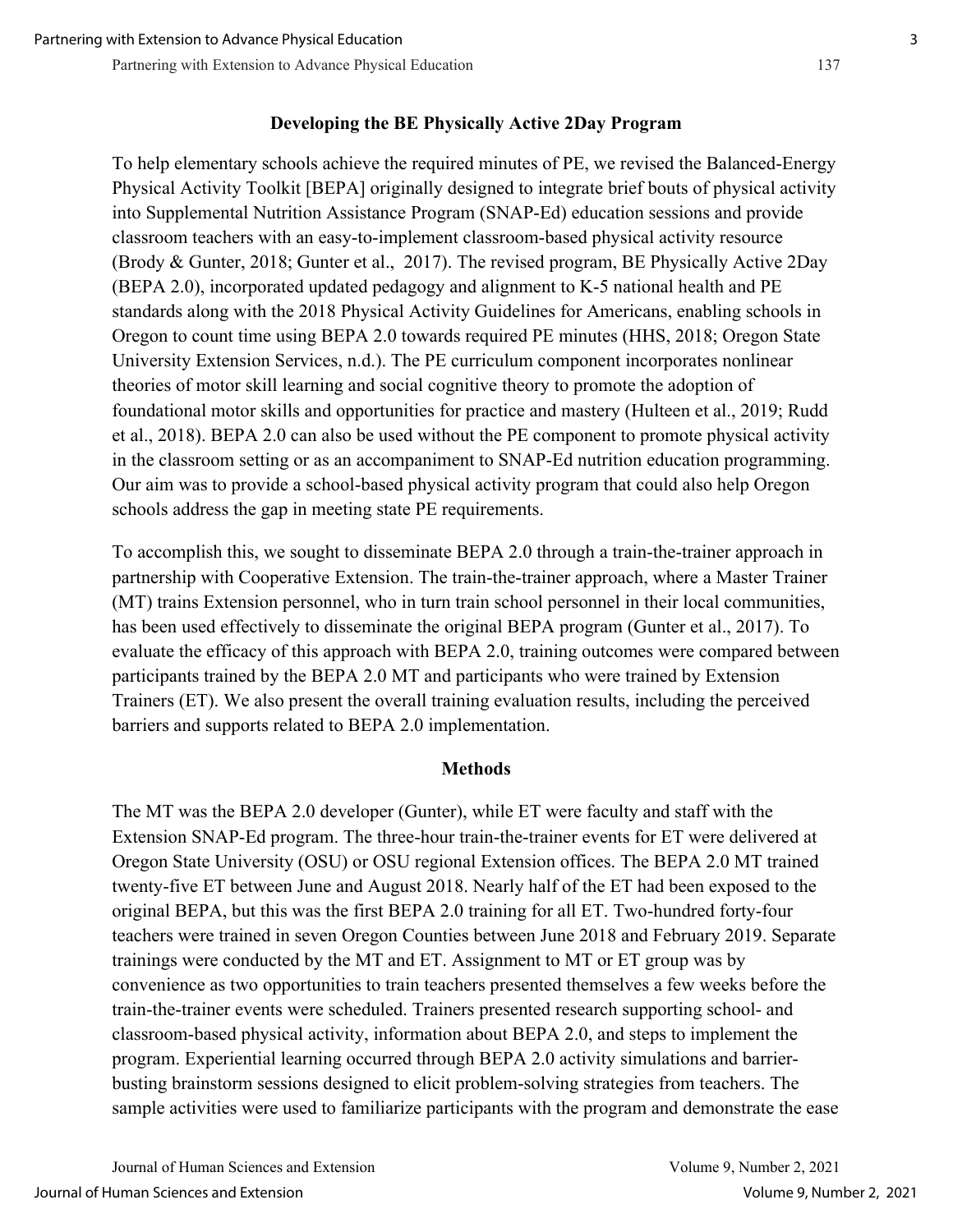of use. The barrier-busting activity occurred after participants learned about the program, evidence base for classroom-based physical activity (CBPA), and activity simulation. Participants worked in small groups to answer the question: Can I find a way to spend 5-10 minutes a day including physical activity in my classroom? They were asked to write down perceived barriers with no prompting from the trainers and then encouraged to brainstorm and record solutions to each barrier, all of which were discussed as a whole group. Participants completed post-training surveys, and the responses from the brainstorming activity were collected from each training and transcribed for qualitative analysis.

#### **Measures**

Researcher-developed surveys were used to evaluate the overall training; assess participants' self-efficacy, confidence, and comprehension related to BEPA 2.0 implementation; and enable participant feedback. Survey questions were developed by the research team and based on training content. For example, after participants were shown BEPA 2.0 materials and engaged in activity simulations, participants were asked if "After participating in the BEPA 2.0 training…" they felt confident demonstrating BEPA 2.0 activities to students, problem-solving barriers to implementation, and confident in their ability to implement at least five minutes of physical activity during the school day. Each item was scored using a Likert Scale ranging from  $1 =$ *strongly disagree* to  $4 =$  *strongly agree*. Survey items related to confidence ( $n = 5$ ), comprehension ( $n = 5$ ) and self-efficacy ( $n = 2$ ) were then aggregated to assess each factor. Higher scores indicated a more positive response to the training. For example, a score of five for confidence means that the participant either agreed or strongly agreed with all five questions related to confidence in implementing BEPA 2.0. The survey has not yet been validated.

#### **Data Analysis**

Overall, 244 participants were trained, and 152 responded to the survey, for a 62.3% response rate. Survey responses were dichotomized to agree or disagree to assess the proportion of participants agreeing or disagreeing with survey statements. The Wilcoxon-Mann-Whitney test was used to determine if there were differences in confidence, comprehension, and self-efficacy scores reported by participants attending trainings led by the MT (*n* = 58) compared to scores of those attending trainings conducted by ET  $(n = 94)$ . All analyses were conducted using SAS (SAS Software, Version 8).

Transcriptions from the barrier-busting activities were assessed qualitatively to evaluate teachers' perceptions of barriers and supports to implementing 5-10 minutes of physical activity using BEPA 2.0. Descriptive and value codes were informed by current literature on schoolbased physical activity programs and developed by reading through the barrier-busting activity transcripts (Saldaña, 2013). Codes were applied and organized into themes representing teachers' perceptions of CBPA. The development of codes, coding, and reliability checks were conducted by two research team members and confirmed by a third. Any discrepancies or differences in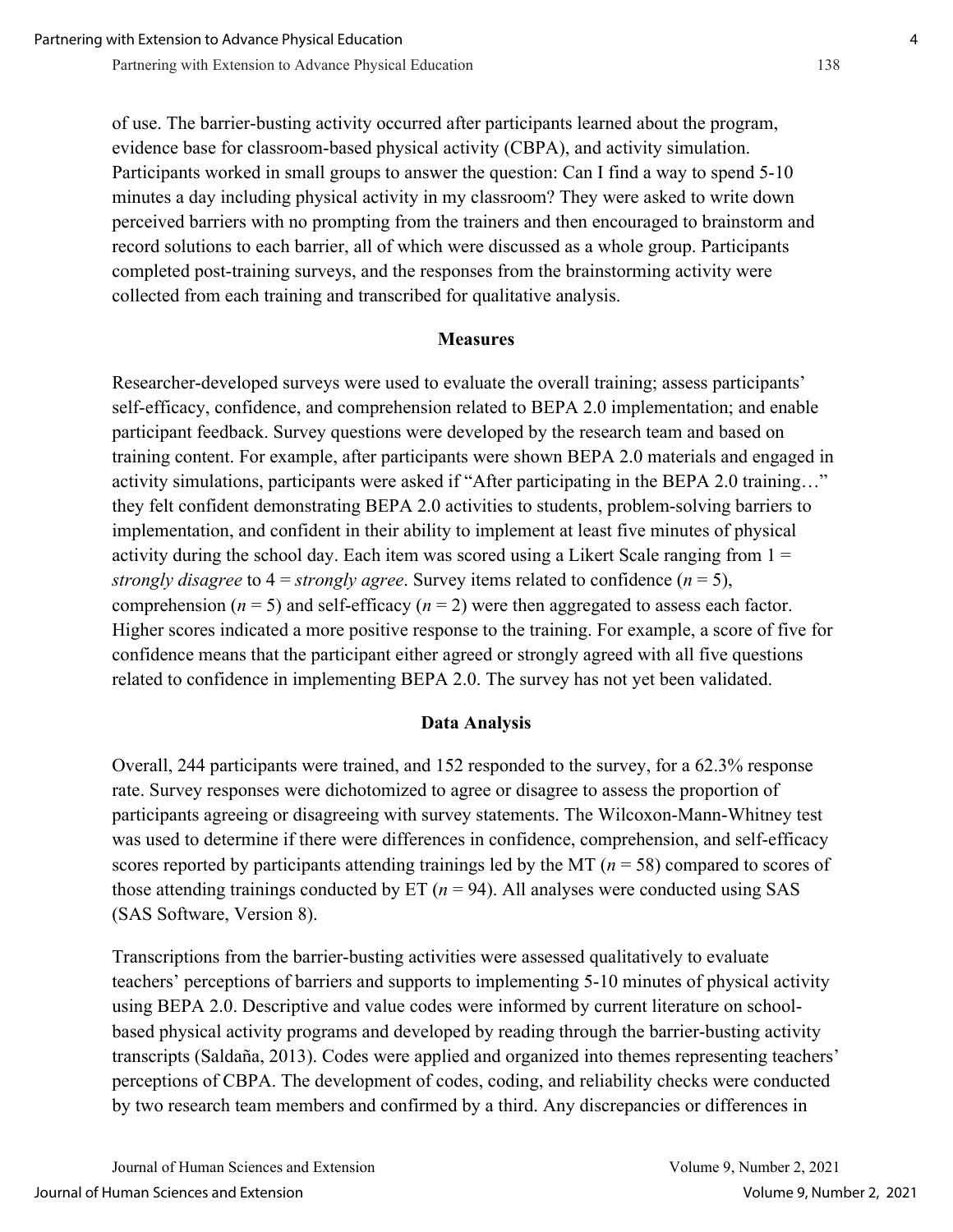coding were discussed and resolved during team meetings. Analytic memos were written throughout the coding process to keep track of coding considerations and emergent themes.

#### **Results**

Of the survey responders, 50% identified as classroom teachers or teacher's aides, 1.3% identified as administrators, 36% identified as other school personnel who support wellness activities (PE teachers, food service, classified staff), and 13.8% did not identify. The mean number of years teaching among survey responders was 8.4 + 9.8 years. Table 1 presents the pooled survey results from all training participants for all survey items. Overall, participants reported high confidence, comprehension, and self-efficacy related to implementing BEPA 2.0 and the benefits of CBPA breaks. Most survey responders (98%) agreed with statements indicating they felt confident in their ability to provide CBPA breaks for students, 94% agreed they understood how to use BEPA 2.0 to add PE minutes for students in the classroom, and 97% agreed they felt efficacious in their ability to deliver CBPA to their students. We found no relationship between years of teaching and survey items  $(p > .05)$ . Although most surveys were fully completed, a few incomplete surveys were returned  $(n = 14)$ . The question with the largest missingness ( $n = 9$ ) asks participants if they "feel confident including  $> 5$  minutes of CBPA breaks daily in classroom."

| <b>Survey Statement</b>                                                         | $%$ Agreed <sup>a</sup> (N) |
|---------------------------------------------------------------------------------|-----------------------------|
| Confidence                                                                      |                             |
| Feel confident communicating benefits of physical activity to students          | 99.33% (150)                |
| Feel confident in ability to provide CBPA <sup>b</sup> breaks for students      | 97.99% (149)                |
| Feel confident demonstrating BEPA 2.0 activities for students                   | 98.68% (151)                |
| Feel confident including >5 minutes of CBPA breaks daily in classroom           | 95.10% (143)                |
| Feel confident to problem-solve barriers to providing CBPA breaks for students  | 96.55% (145)                |
| Comprehension                                                                   |                             |
| Understand the benefits of daily CBPA breaks for students                       | 98.68% (151)                |
| Understand how CBPA breaks can aid academic performance                         | 97.35% (151)                |
| Understand physical activity guidelines for children                            | 99.33% (149)                |
| Understand how BEPA 2.0 aligns with PE standards                                | 97.32% (149)                |
| Understand how to use BEPA 2.0 to add PE minutes for students in the classroom  | 93.92% (148)                |
| Self-efficacy                                                                   |                             |
| I have the knowledge and skills to use BEPA 2.0 in the classroom                | 97.30% (148)                |
| I feel better equipped to teach children about physical activity concepts using | 97.35% (151)                |
| <b>BEPA 2.0</b>                                                                 |                             |

*Table 1. BEPA 2.0 Post-Training Survey Results for Participants Trained by ET and MT*

 $10\%$  Agreed is based on a 4-category scale, where total percent  $(%)$  is the sum of "Agree" and "Strongly Agree"

 $b$  CBPA = classroom-based physical activity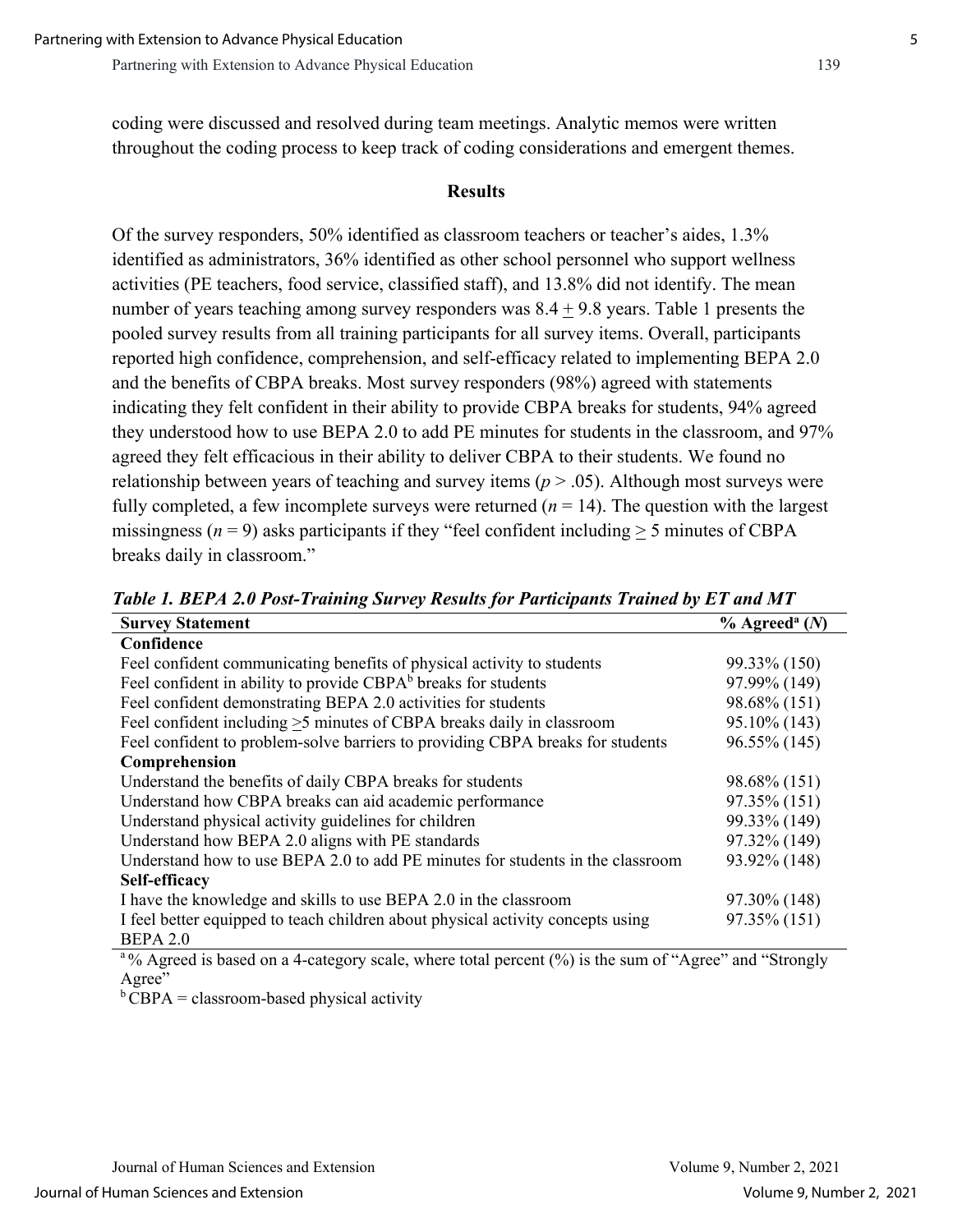To evaluate the train-the-trainer approach, we compared survey scores of participants trained by the ET ( $n = 94$ ) to the scores of participants trained by MT ( $n = 58$ ) and found no differences between ET and MT groups for comprehension ( $p = 0.08$ ), confidence ( $p = 0.12$ ), and selfefficacy  $(p = 0.18)$  to implement BEPA 2.0. See Table 2 for complete results.

*Table 2. Results of Wilcoxon-Mann-Whitney Two-Sample Test Comparing ET and MT Trained Participants*

|               | <b>Extension-Trained</b> |             | <b>Master-Trained</b> |             | Total |             | p-value* |
|---------------|--------------------------|-------------|-----------------------|-------------|-------|-------------|----------|
| Variable      | n                        | Mean (SD)   | n                     | Mean (SD)   |       | Mean (SD)   |          |
| Confidence    | 90                       | 4.82(0.53)  | 48                    | 4.96(0.20)  | 138   | 4.87(0.45)  | 0.12     |
| Comprehension | 91                       | 4.82(0.53)  | 57                    | 4.93(0.37)  | 148   | 4.86(0.48)  | 0.08     |
| Self-Efficacy |                          | 1.92 (0.31) | 57                    | 1.98 (0.13) | 148   | 1.95 (0.26) | 0.18     |
|               |                          |             |                       |             |       |             |          |

\*Two-sided significance at  $p < 0.05$ 

Results from the qualitative analysis of the barrier-busting activity highlighted four primary implementation barriers identified by participants. These included (a) time constraints, (b) space constraints, (c) classroom interruptions or distractions, and (d) limited school support. All identified barriers were related to BEPA 2.0 implementation. Interestingly, many of the implementation barriers were also reframed as supports that could be utilized to improve BEPA 2.0 implementation. For example, under the theme of time constraints, while some participants felt that there was not enough time in the day to use BEPA 2.0, other participants felt that implementing physical activity breaks could help provide structure to the classroom schedule.

Additionally, although some participants cited that physical activity breaks could be distracting to students and potentially encourage disruptive behaviors, other participants felt that using BEPA 2.0 could reduce disruptive behavior by allowing children to move around in the classroom. Space constraints and limited school support were also framed both positively and negatively. Some participants felt that there was not enough space for activity in the classroom, while others felt that BEPA 2.0 allowed for limited space to be used effectively. Participants also felt that administrative or school support was integral to the adoption of BEPA 2.0, highlighting the importance of school administrators taking an active role. This could include providing and participating in trainings, allowing or requiring time during the school schedule to implement activity breaks, and advocating for a school environment that maximizes opportunities for children to be active during the school day in a structured and systematic way.

#### **Discussion**

BEPA 2.0 trainings are aimed at supporting teachers in implementing BEPA 2.0 for the dual purposes of providing more physical activity opportunities for students and helping schools meet PE policy requirements. Overall, survey results indicated that participants were satisfied with the BEPA 2.0 training and understand how BEPA 2.0 aligns with PE standards and can be used to meet the PE minute requirements (Table 1). Importantly, most participants reported high confidence, comprehension, and self-efficacy whether they were trained by the BEPA 2.0 Master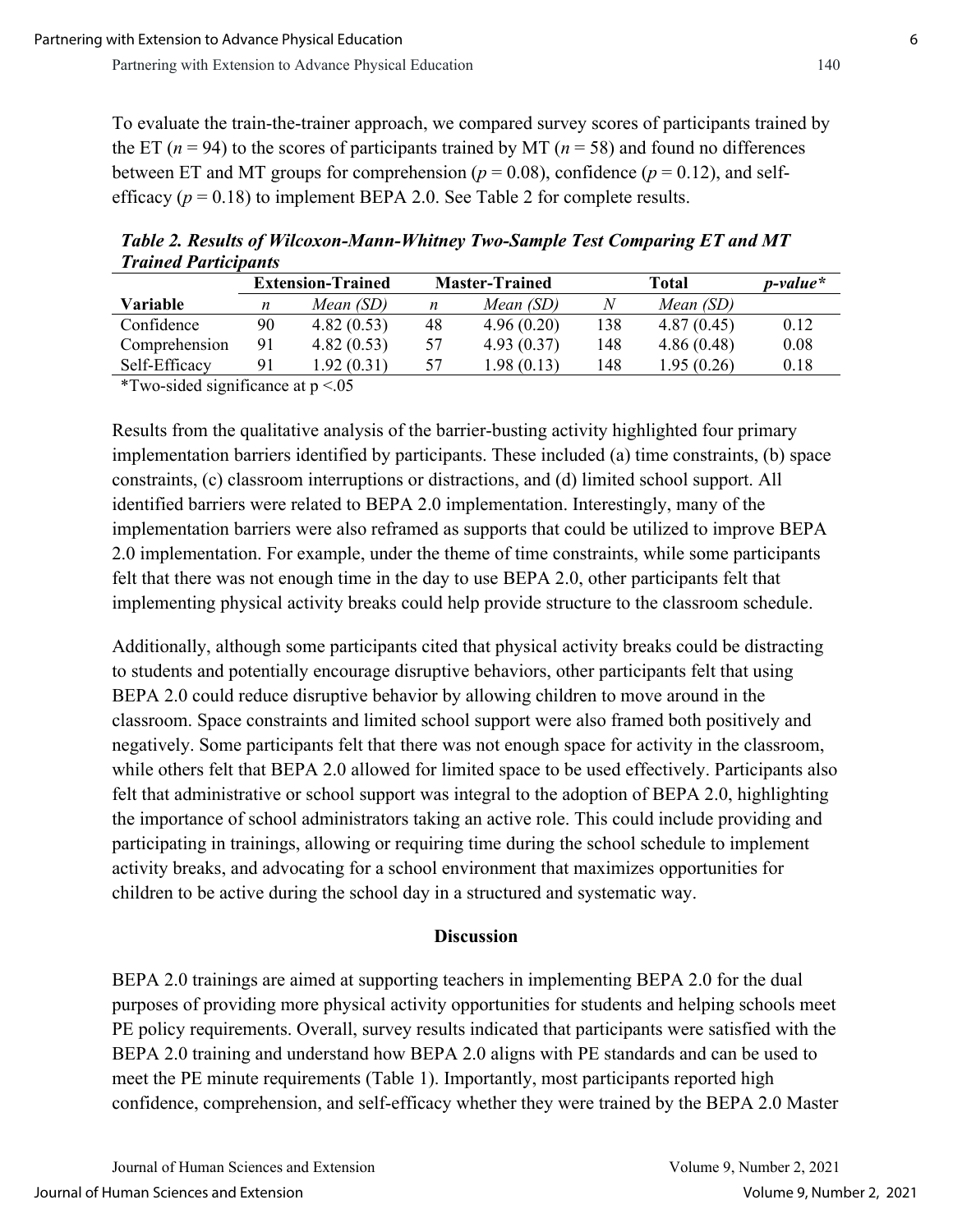Trainer or by an Extension Trainer, indicating that the train-the-trainer partnership with Cooperative Extension is an effective component of the BEPA 2.0 dissemination process.

The mission of the Cooperative Extension System is, in part, to advance human health and wellbeing through the provision of evidence-based education and outreach programs (U.S. Department of Agriculture, 2019). Thus, applying Extension's unique skillset to advance statewide physical activity policy aligns with Extension's mission through an innovative application to a current public health problem.

Ample data support the finding that teachers who participate in CBPA training report higher selfefficacy to implement CBPA after the training than before (Abi Nader et al., 2019; Bartholomew & Jowers, 2011; Goh et al., 2019; Naylor et al., 2006). In a previous study examining teachers' use of the BEPA program, we found that training participation and implementation self-efficacy were also associated with an increased likelihood that teachers would provide activity breaks for students (Abi Nader et al., 2019). Thus, it is likely that a high-quality BEPA 2.0 training experience will promote teacher self-efficacy and BEPA 2.0 implementation.

The results of the barrier-busting activity provide additional insight into potential barriers and facilitators to program dissemination. The barriers to implementing physical activity, in general, were unsurprising (e.g., time, space, support). Of interest is that BEPA 2.0 trainers were able to facilitate discussions leading to participants reframing barriers as facilitators. They did this by sharing the research evidence and collaboratively problem-solving to each unique school setting. For example, trainers shared research showing that acute bouts of physical activity promote better attention and time on task, contradicting some participants' misperception that physical activity causes disruptive behavior (Brusseau & Hannon, 2015). Trainers then engaged participants in brief bouts of activity to demonstrate ease of implementation. Another example included helping teachers problem-solve the barrier of time limitations with ideas such as using BEPA 2.0 activities during school-day transitions or integrating activities with other subjects. Trainers then demonstrated how to use BEPA 2.0 activities to promote smooth transitions or integrate physical activity into other subject areas during the school day. Reframing common barriers as facilitators gives trainers the opportunity to promote physical activity and encourage utilization of BEPA 2.0 while still listening to and addressing participants' concerns.

Study results also show how invaluable the Cooperative Extension partnership is for BEPA 2.0 implementation and dissemination and highlights Extension's potential to play a significant role in physical activity promotion more generally. Extension can provide trainings to schools at low or no cost depending on the Extension model of individual states. As BEPA 2.0 is aligned to Oregon's and national standards, the potential for its dissemination in other states in partnership with Extension is far-reaching. Administrative support is integral to the adoption of BEPA 2.0 into the school setting, and Extension educators can leverage their deep and trusted community partnerships to support school districts and administrators in providing support for teachers.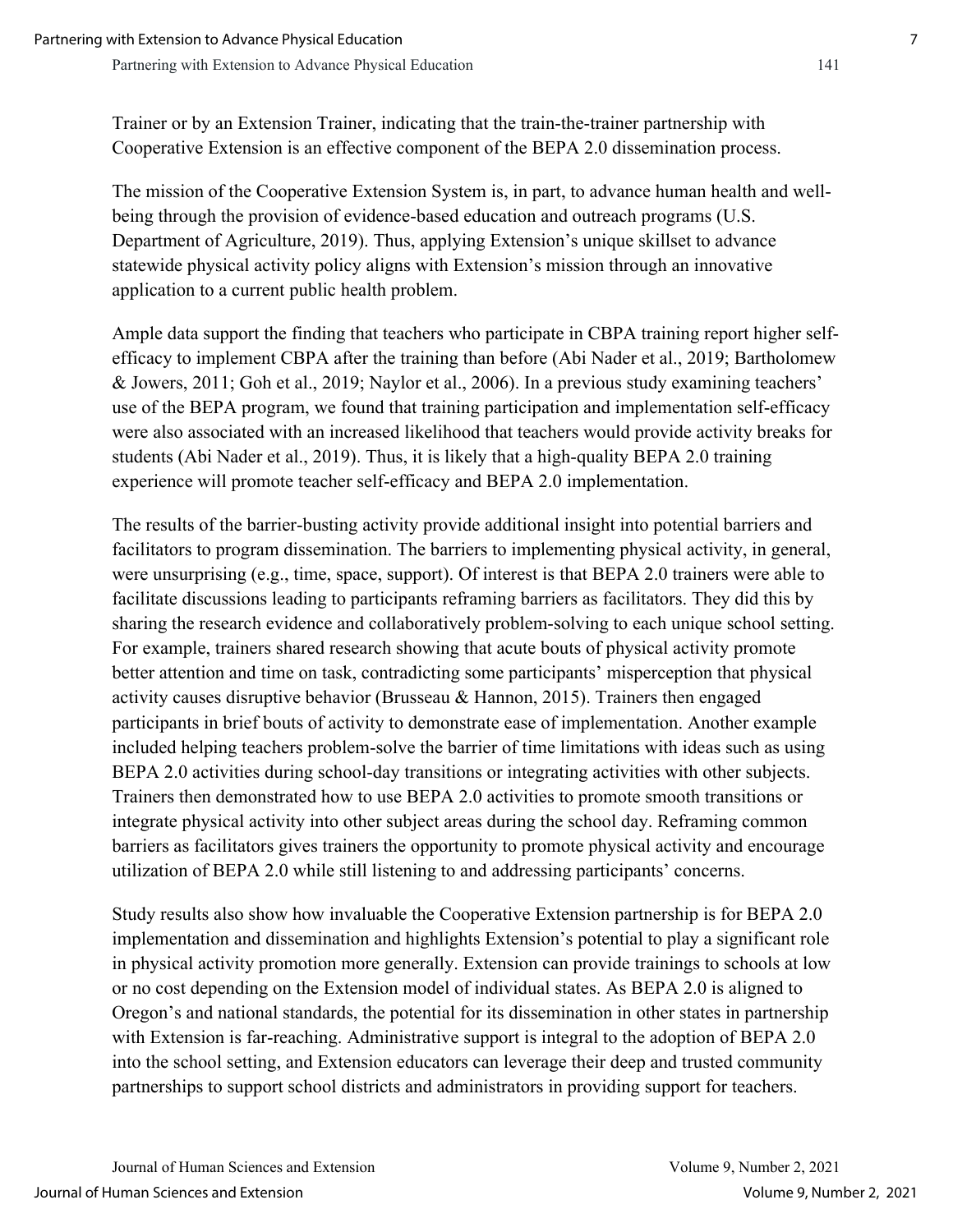Although the need for institutional support emerged as a barrier to BEPA 2.0 implementation, anecdotal feedback from administrators suggests that the alignment with education standards makes BEPA 2.0 more desirable than other programs. We hypothesize that because BEPA 2.0 is aligned with PE standards, institutions may be more likely to adopt BEPA 2.0 in support of school faculty implementing physical activity breaks that can count towards mandated PE minutes. Furthermore, data show that trainings, resources, and institutional support could encourage a shift in behavior, if not beliefs, around the importance of childhood physical activity (Brusseau & Hannon, 2015).

#### **Limitations and Conclusion**

Strengths of this study include the evaluation of an innovative train-the-trainer partnership with Cooperative Extension to promote physical activity and support schools' capacity to meet new statewide physical education requirements. Further, we were able to document the value of the train-the-trainer approach by comparing training outcomes between participants trained by the Master Trainer versus Extension Trainers.

Limitations included the lack of specific data about participant characteristics, such as personal value for physical activity or previous physical activity teaching experience, which may influence individuals' perceptions of the training. Although the survey was not validated and a post-survey design has limitations, questions were constructed to ask participants to consider the knowledge, skills, and confidence gained as a result of participating in the training event. Further, we observed a consistently high proportion of participants who agreed they understood concepts, felt confident implementing, and felt they had the skills to problem-solve barriers. As BEPA 2.0 is available in schools where some but not all teachers were trained, a recent followup study evaluated implementation between trained and untrained teachers. Results show 82.8% of trained and 53.3% of untrained teachers ( $p = 0.006$ ) reported using BEPA 2.0 three to six months post-training, supporting the validity of the survey scores reported here (Packebush et al., 2020).

BEPA 2.0 fills a unique gap that helps educators provide physical activity in brief bouts throughout the day while reinforcing PE competencies, thereby serving as both a physical activity break and PE resource. BEPA 2.0 takes an ecological approach to promoting physical activity and supporting healthy behaviors in the individual and embedding those behaviors in a school context. Our results showed that the train-the-trainer approach is a promising strategy to enhance BEPA 2.0 dissemination and that Cooperative Extension partnerships may be an overlooked mechanism to enhance physical activity promotion efforts in school settings. To date, over 1,400 educators have been trained throughout Oregon, and more than 54,000 elementary students have been exposed to new physical activity opportunities at school (Oregon State University Extension Services, 2019). BEPA 2.0 is included in the national SNAP-Ed Toolkit as a research-tested, school-based physical activity intervention program (University of North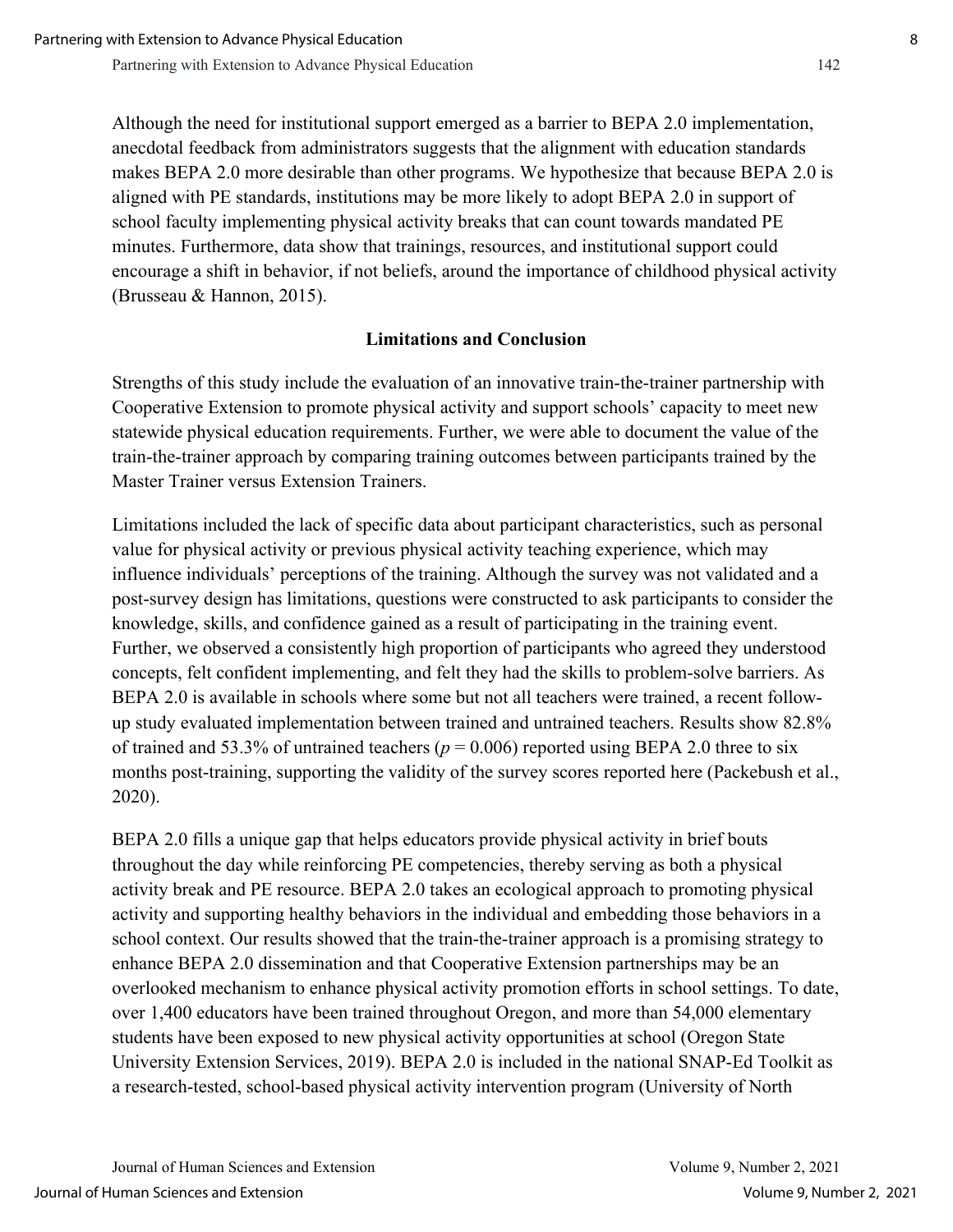Carolina Center for Health Promotion and Disease Prevention, 2020). Future studies will evaluate how BEPA 2.0 is being used in the school setting and the associated impacts on PE time and children's physical activity at school.

The BEPA 2.0 program costs vary by volume and components purchased (e.g., curriculum only, complete kit, kits plus training, etc.). To obtain the BEPA 2.0 program or inquire about trainings or program costs, visit <https://extension.oregonstate.edu/bepa>.

## **References**

- Abi Nader, A. P., Hillberg, E., Schuna, J. M., John, D. H., & Gunter, K. B. (2019). Association of teacher-level factors with implementation of classroom-based physical activity breaks. *Journal of School Health*, 89(6), 433–511. <https://doi.org/10.1111/josh.12754>
- Bartholomew, J. B., & Jowers, E. M. (2011). Physically active academic lessons in elementary children. *Preventive Medicine*, *52*(suppl.), S51–S54. <https://doi.org/10.1016/j.ypmed.2011.01.017>
- Brody, B. B., & Gunter, K. B. (2018). The balanced energy physical activity (BEPA) toolkit. *Journal of Youth Development*, *13*(3), 272–274. <https://doi.org/10.5195/JYD.2018.646>
- Brusseau, T. A., & Hannon, J. C. (2015). Impacting children's health and academic performance through comprehensive school physical activity programming. *International Electronic Journal of Elementary Education, 7*(3), 441–450. <https://www.iejee.com/index.php/IEJEE/article/view/90>
- Centers for Disease Control and Prevention. (2013). *Comprehensive school physical activity programs: A guide for schools.* U.S. Department of Health and Human Services. [https://www.cdc.gov/healthyschools/physicalactivity/pdf/13\\_242620](https://www.cdc.gov/healthyschools/physicalactivity/pdf/13_242620-A_CSPAP_SchoolPhysActivityPrograms_Final_508_12192013.pdf)- [A\\_CSPAP\\_SchoolPhysActivityPrograms\\_Final\\_508\\_12192013.pdf](https://www.cdc.gov/healthyschools/physicalactivity/pdf/13_242620-A_CSPAP_SchoolPhysActivityPrograms_Final_508_12192013.pdf)
- Finkelstein, D. M., Petersen, D. M., & Schottenfeld, L. S. (2017). Promoting children's physical activity in low-income communities in Colorado: What are the barriers and opportunities? *Preventing Chronic Disease*, *14*, Article 170111. <https://doi.org/10.5888/pcd14.170111>
- Goh, T. L., Leong, C. H., Brusseau, T. A., & Hannon, J. (2019). Children's physical activity levels following participation in a classroom-based physical activity curriculum. *Children*, *6*(6), 76. <https://doi.org/10.3390/children6060076>
- Gunter, K. B., Abi Nader, P., Armington, A., & Hicks, J. C. (2017). Evaluation of an Extensiondelivered resource for accelerating progress in childhood obesity prevention: The BEPA-Toolkit. *Journal of Extension*, 55(2). <https://tigerprints.clemson.edu/joe/vol55/iss2/23/>
- H.B. 3141, 74 Oregon Legislative Assembly, 2007 Reg. Sess. (OR, 2007).

Hulteen, R. M., Morgan, P. J., Barnett, L. M., Stodden, D. F., & Lubans, D. R. (2018). Development of foundational movement skills: A conceptual model for physical activity across the lifespan. *Sports Medicine, 48*, 1533–1540. [https://doi.org/10.1007/s40279](https://doi.org/10.1007/s40279-018-0892-6)-018- [0892-6](https://doi.org/10.1007/s40279-018-0892-6)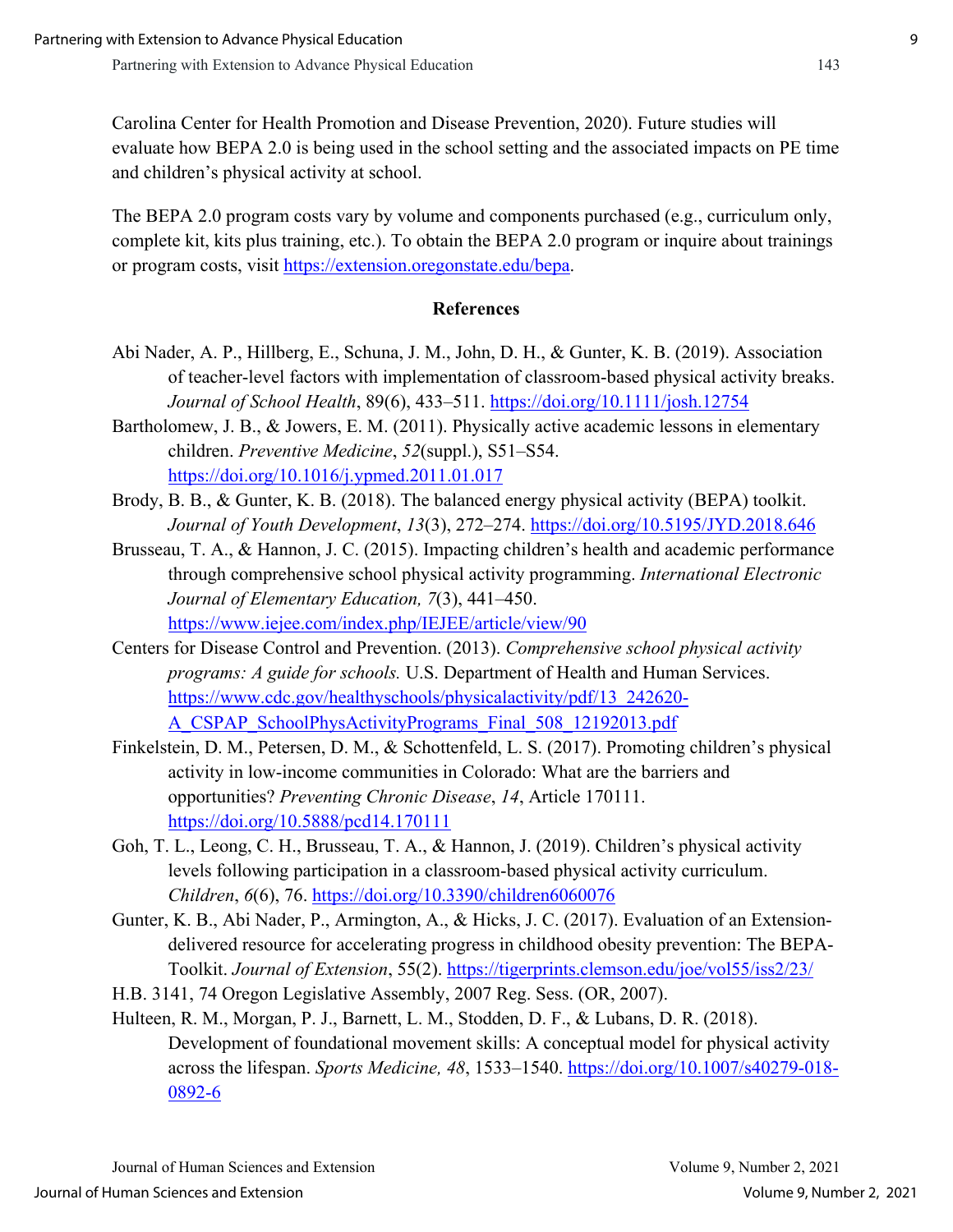- National Center for Education Statistics. (2007). *Schools and Staffing Survey (SASS)*. [https://nces.ed.gov/surveys/sass/tables/sass0708\\_035\\_s1s.asp](https://nces.ed.gov/surveys/sass/tables/sass0708_035_s1s.asp)
- National Physical Activity Plan Alliance. (2018). *The 2018 United States report card of physical activity for children and youth*. [http://physicalactivityplan.org/projects/PA/2018/2018%20US%20Report%20Card%20Fu](http://physicalactivityplan.org/projects/PA/2018/2018%20US%20Report%20Card%20Full%20Version_WEB.PDF?pdf=page-link) [ll%20Version\\_WEB.PDF?pdf=page](http://physicalactivityplan.org/projects/PA/2018/2018%20US%20Report%20Card%20Full%20Version_WEB.PDF?pdf=page-link)-link
- Naylor, P. J., Macdonald, H. M., Zebedee, J. A., Reed, K. E., & McKay, H. A. (2006). Lessons learned from Action Schools! BC—An 'active school' model to promote physical activity in elementary schools. *Journal of Science and Medicine in Sport*, *9*(5), 413–423. <https://doi.org/10.1016/j.jsams.2006.06.013>
- Oregon Department of Education. (n.d.). *PE laws and regulations*. https://www.oregon.gov/ode/educator-[resources/standards/physicaleducation/Pages/PE](https://www.oregon.gov/ode/educator-resources/standards/physicaleducation/Pages/PE-Laws-and-Regulations.aspx#PElaw)-[Laws-and-Regulations.aspx#PElaw](https://www.oregon.gov/ode/educator-resources/standards/physicaleducation/Pages/PE-Laws-and-Regulations.aspx#PElaw)
- Oregon Department of Education. (2019). *Physical education legislative report* [Data set].
- Oregon State University Extension Services. (n.d.). *About BEPA 2.0*. [https://extension.oregonstate.edu/bepa/about](https://extension.oregonstate.edu/bepa/about-bepa-20)-bepa-20
- Oregon State University Extension Services. (2019). *BEPA 2.0 impact report*. [https://extension.oregonstate.edu/sites/default/files/documents/50446/bepa](https://extension.oregonstate.edu/sites/default/files/documents/50446/bepa-20-visual-impact-report.pdf)-20-visual[impact-report.pdf](https://extension.oregonstate.edu/sites/default/files/documents/50446/bepa-20-visual-impact-report.pdf)
- Packebush, T., Gunter, K. B., & Winfield, T. (2020). Evaluating Extension-supported implementation of a classroom-based physical activity program in under-resourced schools. *Medicine & Science in Sports & Exercise*, *52*(5 Suppl.), S780. ht[tps://www.acsm.org/docs/default](https://www.acsm.org/docs/default-source/annual-meeting-documents/2020-san-francisco-ca/abstract-pdfs/acsm20_abstracts_g.pdf?sfvrsn=6550c266_4#page=6)-source/annual-meeting-documents/2020-sanfrancisco-ca/abstract-[pdfs/acsm20\\_abstracts\\_g.pdf?sfvrsn=6550c266\\_4#page=6](https://www.acsm.org/docs/default-source/annual-meeting-documents/2020-san-francisco-ca/abstract-pdfs/acsm20_abstracts_g.pdf?sfvrsn=6550c266_4#page=6)
- Rudd, J. R., O'Callaghan, L., & Williams, J. (2019). Physical education pedagogies built upon theories of movement learning: How can environmental constraints be manipulated to improve children's executive function and self-regulation skills? *International Journal of Environmental Research and Public Health*, *16*(9), 1630. <https://doi.org/10.3390/ijerph16091630>
- Saldaña, J. (2013). *The coding manual for qualitative researchers* (2<sup>nd</sup> ed.). Sage.
- S.B. 4, 2017, 79 Oregon Legislative Assembly, 2017 Reg. Sess. (OR, 2017).
- Society of Health and Physical Educators SHAPE America. (2015). *The essential components of physical education.*

[https://www.shapeamerica.org/upload/TheEssen](https://www.shapeamerica.org/upload/TheEssentialComponentsOfPhysicalEducation.pdf)tialComponentsOfPhysicalEducation.pdf

- University of North Carolina Center for Health Promotion and Disease Prevention. (2020)*. SNAP-Ed Toolkit: Obesity prevention interventions and evaluation framework.*  <https://snapedtoolkit.org/>
- U.S. Department of Agriculture. (n.d.). *Extension*. <https://nifa.usda.gov/extension>
- U.S. Department of Health and Human Services. (2014). *The health and well-being of children: A portrait of States and the Nation, 2011–2012.*